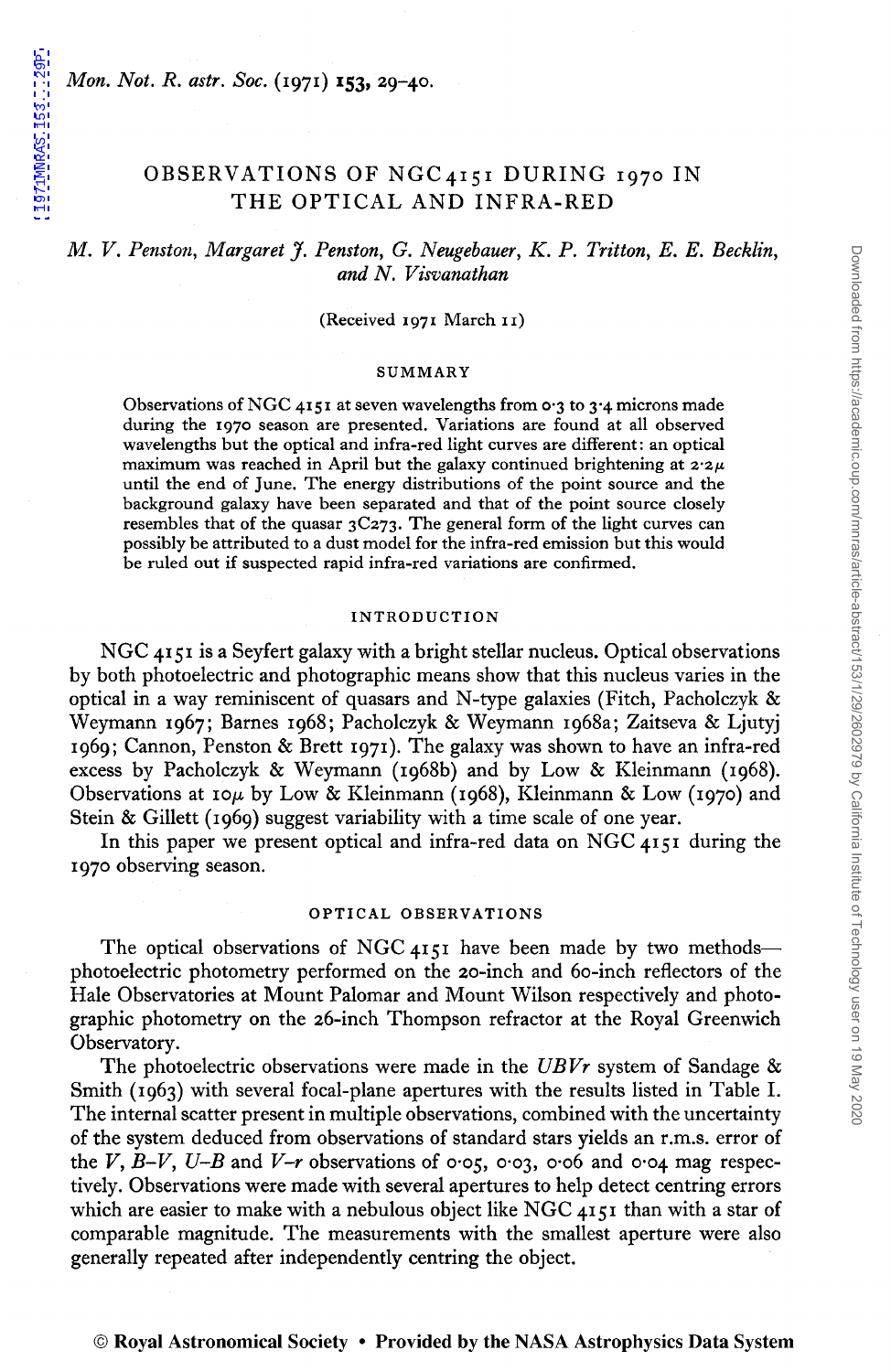### M. V. Penston et al.

TABLE I

| Date<br>1970   | $2440000 +$ Inches Seconds | J.D. Telescope diameter | Aperture    |                                         |                                         |                                                      |                                                  |
|----------------|----------------------------|-------------------------|-------------|-----------------------------------------|-----------------------------------------|------------------------------------------------------|--------------------------------------------------|
|                |                            |                         |             |                                         |                                         |                                                      |                                                  |
|                |                            |                         |             | Magnitudes                              |                                         |                                                      |                                                  |
|                |                            |                         |             | $V$ $B-V$ $U-B$                         |                                         | $V-r$                                                | Comments                                         |
| Apr $1/2$      | 678.8                      | 20                      | 25          | $11.73 + 0.71 - 0.33$                   |                                         |                                                      |                                                  |
|                |                            |                         | 48          | $11 \cdot 40 + 0 \cdot 72 - 0 \cdot 24$ |                                         |                                                      |                                                  |
|                |                            |                         | 78          | $11.14 + 0.73 - 0.19$                   |                                         |                                                      |                                                  |
| Apr $2/3$      | 679.9                      | 20                      | 25          |                                         | $(12.33 + 0.57 - 0.26)$                 |                                                      | Obj. not<br>centred?                             |
|                |                            |                         | 48          | $11.48 + 0.77 - 0.30$                   |                                         |                                                      |                                                  |
|                |                            |                         | 78          | $11'11 + 0'79 - 0'22$                   |                                         |                                                      |                                                  |
| Apr $29/30$    | 706.8                      | 20                      | 25          | $11:41 + 0.81 - 0.36$                   |                                         |                                                      | Mean of 2                                        |
|                |                            |                         | 48          | $11.14 + 0.81 - 0.31$                   |                                         |                                                      |                                                  |
|                |                            |                         | 78          | $10.87 + 0.81 - 0.30$                   |                                         |                                                      |                                                  |
|                |                            |                         | 124         | $10.64 + 0.82 - 0.22$                   |                                         |                                                      |                                                  |
|                |                            |                         |             |                                         |                                         |                                                      |                                                  |
| Apr $30/May$ 1 | 707.8                      | 20                      | 25          | $11.70 + 0.73 - 0.46$                   |                                         |                                                      | Mean of 2                                        |
|                |                            |                         | 48          | $11.32 + 0.72 - 0.31$                   |                                         |                                                      |                                                  |
|                |                            |                         | 78          | $11.05 + 0.74 - 0.24$                   |                                         |                                                      |                                                  |
|                |                            |                         |             |                                         |                                         |                                                      |                                                  |
| May $8/9$      | 715.7                      | 60                      | $8 \cdot I$ |                                         | $12.12 + 0.48 - 0.57$                   | $+$ 0.77                                             |                                                  |
|                |                            |                         | 12.7        |                                         |                                         | $11.92 + 0.56 - 0.54 + 0.83$                         |                                                  |
|                |                            |                         | 20          |                                         |                                         |                                                      | $11.66 + 0.56 - 0.47$ (+0.67) V-r prob.<br>wrong |
|                |                            |                         | 29          |                                         |                                         |                                                      | $11.57 + 0.54 - 0.43$ (+1.16) V-r prob.<br>wrong |
|                |                            |                         | 44          |                                         |                                         | $11 \cdot 34 + 0 \cdot 67 - 0 \cdot 31 + 0 \cdot 76$ |                                                  |
| June $1/2$     | 739.7                      | 20                      | 25          |                                         | $11.67 + 0.74 - 0.16$                   |                                                      | $+o.79$ Mean of 2                                |
|                |                            |                         | 48          |                                         | $11.37 + 0.77 - 0.19$                   | $+$ 0.78                                             |                                                  |
|                |                            |                         | 78          |                                         | $11'13 + 0'76 - 0'12$                   | $+$ 0.73                                             |                                                  |
|                |                            |                         |             |                                         |                                         |                                                      |                                                  |
| July $I/2$     | 769.7                      | 20                      | 25          | $11.76 + 0.80 - 0.37$                   |                                         |                                                      | Mean of 2                                        |
|                |                            |                         | 48          | $11.42 + 0.83 - 0.18$                   |                                         |                                                      |                                                  |
|                |                            |                         | 78          | $11.08 + 0.88 - 0.21$                   |                                         |                                                      |                                                  |
|                |                            |                         | 124         | $10.92 + 0.74 - 0.06$                   |                                         |                                                      |                                                  |
| July $5/6$     |                            | 60                      | $8 \cdot 1$ |                                         | $12.26 + 0.62 - 0.55$                   | $+\circ \cdot 83$                                    |                                                  |
|                | 772.7                      |                         |             |                                         | $12 \cdot 06 + 0 \cdot 66 - 0 \cdot 38$ |                                                      |                                                  |
|                |                            |                         | 12.7        |                                         |                                         | $+ \circ 86$                                         |                                                  |
| July 29/30     | 798.7                      | 20                      | 25          | $11.76 + 0.76 - 0.36$                   |                                         |                                                      | Mean of 2                                        |
|                |                            |                         | 48          | $11.56 + 0.72 - 0.23$                   |                                         |                                                      |                                                  |
|                |                            |                         | 78          | $11 \cdot 36 + 6 \cdot 63 - 8 \cdot 29$ |                                         |                                                      |                                                  |
| July 30/31     | 799.7                      | 20                      | 25          | $11.62 + 0.86 - 0.33$                   |                                         |                                                      | Mean of 2                                        |
|                |                            |                         | 48          |                                         | $11 \cdot 41 + 0.80 - 0.36$             |                                                      |                                                  |

The photographic observations listed in Table II were taken on Kodak IIaO plates which, in combination with the absorption present in the refractor give a good approximation to the  $B$  system. The plates, mostly taken out of focus, were reduced against a photoelectric sequence based on one kindly supplied by Dr T. D. Kinman. The errors involved in photographic photometry of galaxies were discussed in detail by Cannon et al. (1971); for NGC 4151 the scatter of observations on a single night indicates the r.m.s. error of a single plate is 0.07 mag.

 $3<sup>o</sup>$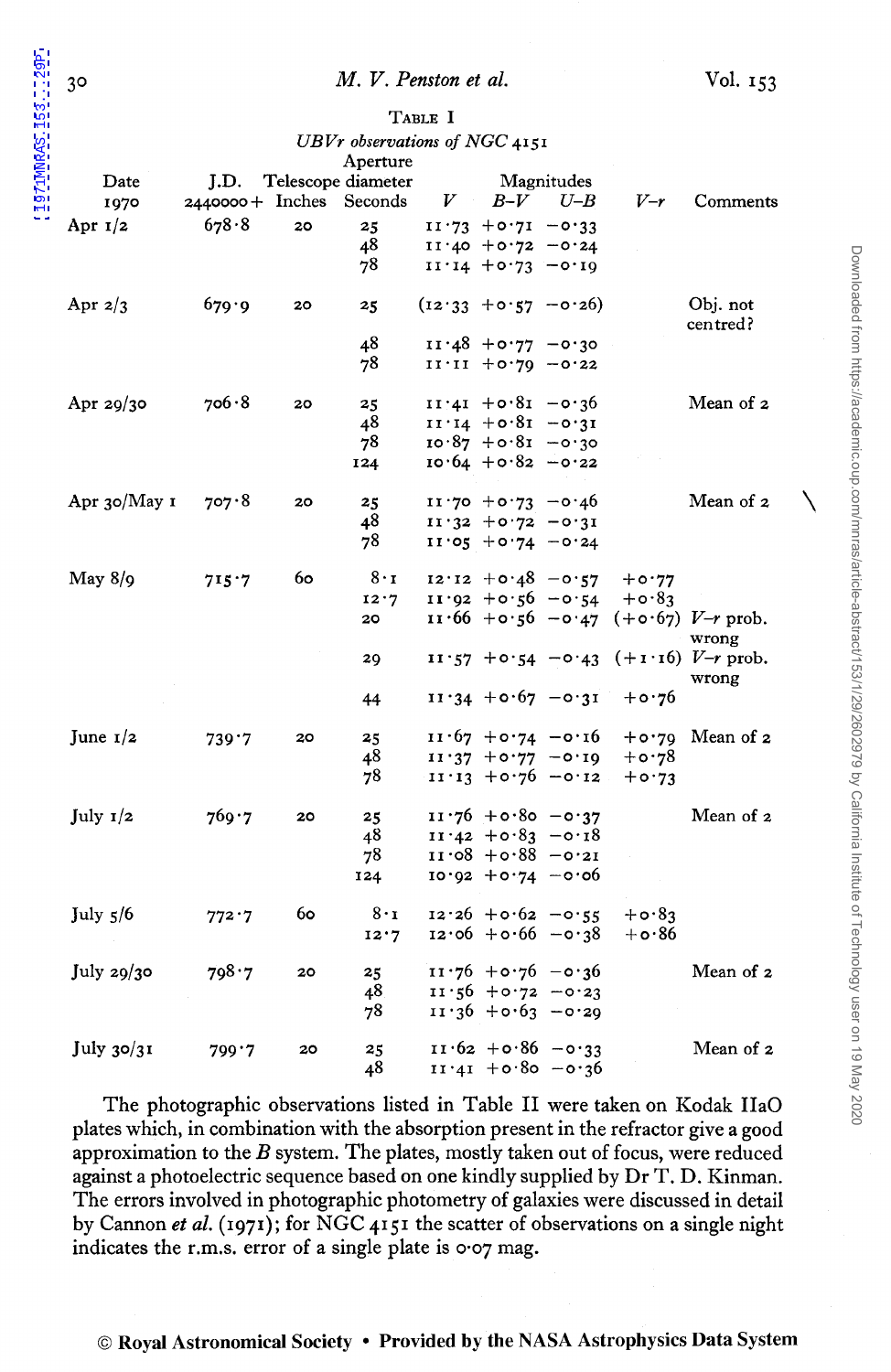1971MMRAS.153...29P

#### TABLE II

#### *Photographic observations of NGC* 4151

| Date<br>1970                       | J.D.<br>$2440000 +$ | Magnitudes<br>В | No. of Plates    |
|------------------------------------|---------------------|-----------------|------------------|
| $\text{Feb}$ $\text{IO}/\text{II}$ | 628.6               | 13.24           | I                |
| Mar $3/4$                          | 649.6               | 12.89           | I                |
| Mar $6/7$                          | 652.6               | 12.82           | 2                |
| Apr $6/7$                          | 683.6               | 12:59           | 4                |
| Apr $8/q$                          | 685.5               | 12.53           | 4                |
| Apr $27/28$                        | 704.5               | 12.60           | 4                |
| May $2/3$                          | 709.4               | 12:56           | $\boldsymbol{2}$ |
| May $3/4$                          | 710.4               | 12.55           | $\boldsymbol{2}$ |
| $May 8$ /9                         | 715:5               | 12.60           | 2                |
| May $23/24$                        | 730.5               | 12.88           | $\mathbf{z}$     |
| May $27/28$                        | 734.5               | 12.81           | I                |
| May $28/29$                        | 735.5               | 12.88           | $\mathbf{z}$     |
| May $29/30$                        | 736.5               | 12.78           | I                |
| June $1/2$                         | 739.5               | 12.01           | 1                |

In Fig. 1, the light curves in six colours are given. The results in the blue from both photoelectric and photographic methods are plotted together; since there is a difference of zero-point between the two sets of observations, the photographic observations have been arbitrarily plotted  $\sigma$ <sup>3</sup> mag brighter to bring them into better agreement with the photoelectric results. The adjustment is necessitated by the smaller effective aperture of the photographic image compared with the 25" diameter aperture of the photoelectric results.

The light curves in the blue and the ultra-violet show a rapid rise from February to a maximum in April, then a slight decline to a fairly steady level lasting until the end of July. Since both sets of data are subject to potentially serious systematic errors, but of quite different natures, it is reassuring that they agree so well. The night-to-night variations of  $o \cdot i$  mag are probably real and have been reported by other observers. The visual light curve shows little variation. As found by other workers, the pattern of variation appears clearer in the blue than in the visual and is clearest in the ultra-violet; it should be noted that the total variation in 1970 has a smaller amplitude than in the past.

#### INFRA-RED OBSERVATIONS

The infra-red observations have been made at  $1.6$ ,  $2.2$  and  $3.4\mu$  at the 200-inch telescope on Mount Palomar, the 100-inch and 60-inch telescopes on Mount Wilson and the 36-inch and 84-inch telescopes of the Kitt Peak National Observatory. The photometers used are similar to that described by Becklin & Neugebauer (1968); the data were reduced using Johnson's magnitude system (Johnson *et al.*  1966). In most cases, observations have been made with several apertures to help guard against centring errors. Observations at the 200-inch show that the maximum of the infra-red emission is co-incident to within at least one second of arc with the optical nucleus.

The infra-red data are presented in Table III and Figs 1 and 3. In Fig. 1 the photometry within either 15" or 10" apertures are shown as a function of time; for several dates it was necessary to interpolate the data from that of adjoining apertures.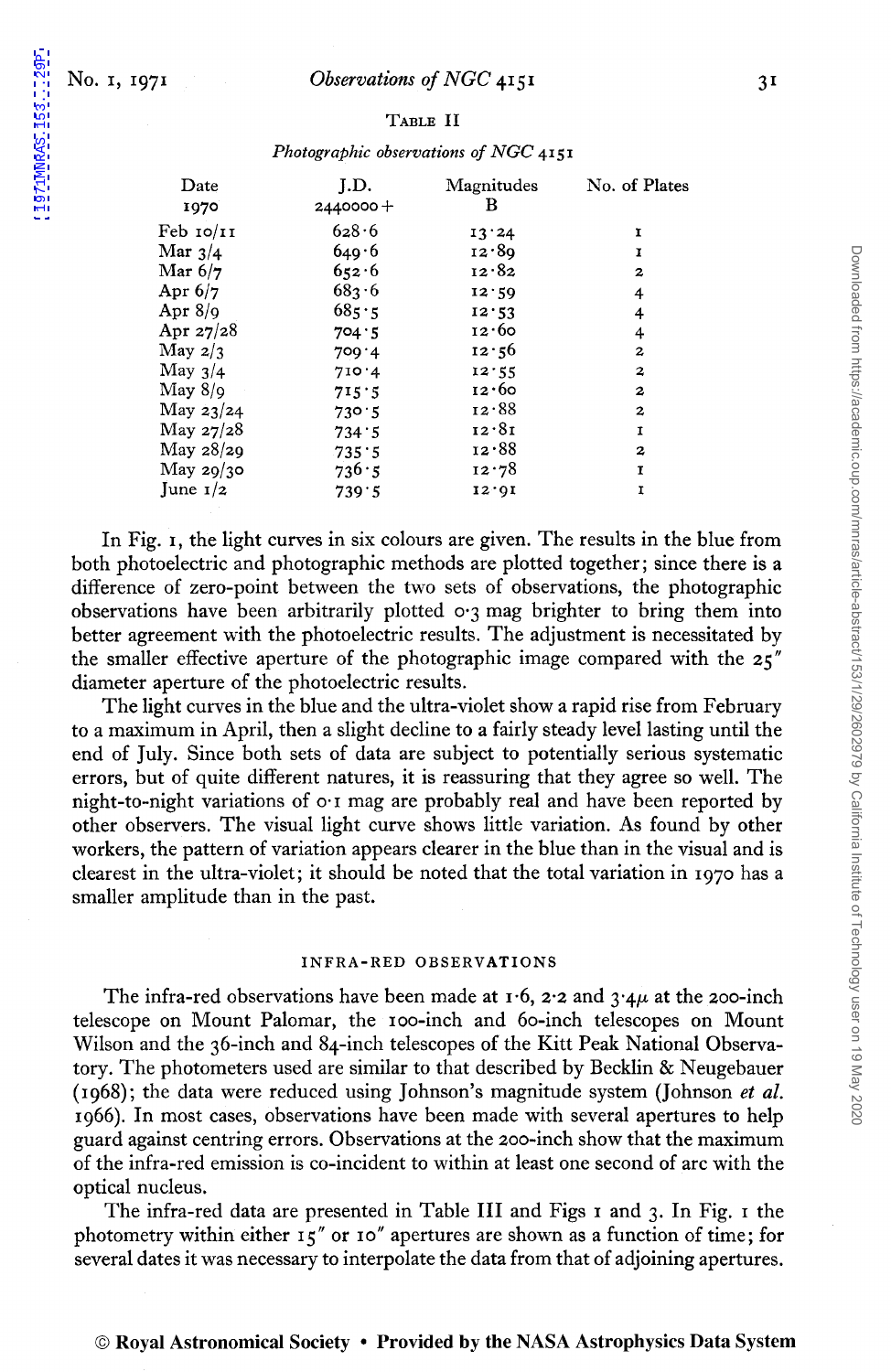$3<sup>2</sup>$ 



FIG. I. Light curves of NGC 4151. In the B curve open circles represent photographic observations from which  $o_3$  mag has been arbitrarily subtracted to take into account differences of system and aperture. In the  $1.6$  and  $2.2\mu$  curves open circles denote observations with 10" apertures corrected by the subtraction of  $\sigma$ 3 and  $\sigma$ 15 mag respectively. Those in parenthesis are probably doubtful because of centring errors; e.g. on April  $2/3$  the observations with the larger apertures agree with the previous nights observations.

Variability in excess of 2 standard deviations is observed during the observing period of 100 days. The standard deviations in the derived magnitudes of a nearby reference star during the nights when NGC 4151 was observed were 0.03, 0.05 and 0.08 at 1.6, 2.2, and  $3.4\mu$  respectively. The variability in NGC 4151 is made more plausible by the presentation in Fig. 3 which shows that during late June the flux changed consistently in all apertures although the largest change is observed in the smallest apertures.

#### © Royal Astronomical Society • Provided by the NASA Astrophysics Data System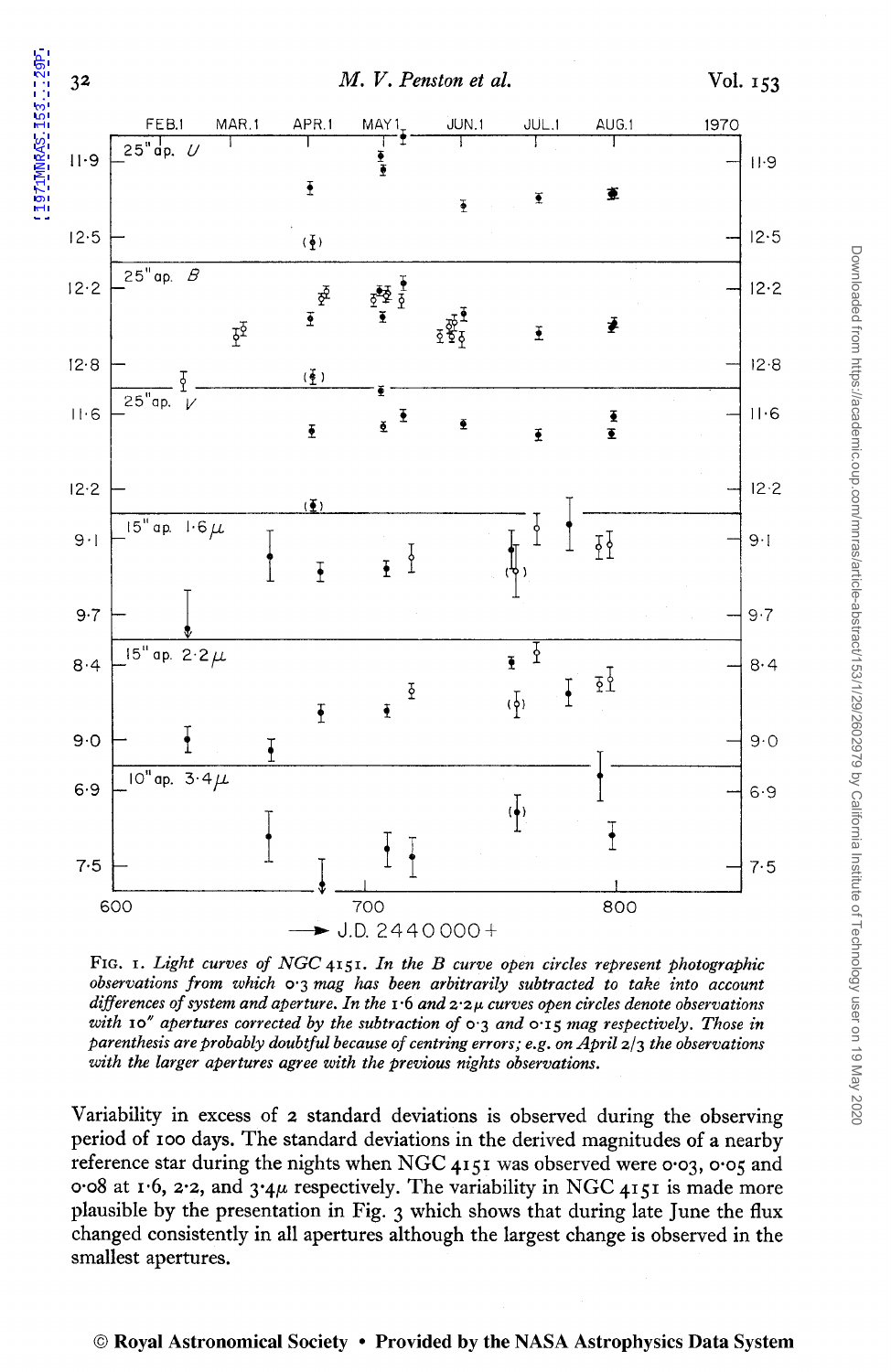# TABLE III

# Infra-red observations of NGC 4151

| Date<br>1968   | J.D.<br>$2439000 +$ | Telescope<br>Inches | Aperture<br>diameter<br>Seconds | $1.6\mu$                                                                 | Magnitudes<br>$2.2 \mu$                                                  | $3.4\mu$                                              | Comment          |
|----------------|---------------------|---------------------|---------------------------------|--------------------------------------------------------------------------|--------------------------------------------------------------------------|-------------------------------------------------------|------------------|
| Mar $10/11$    | 927                 | 200                 | 5.0                             |                                                                          | $8.61 \pm 0.10$                                                          |                                                       |                  |
| 1970           | 2440000+            |                     |                                 |                                                                          |                                                                          |                                                       |                  |
| Feb $12/13$    | 630                 | 60                  | 15.4                            | $9.81 \pm 0.31$                                                          | $8.99 \pm 0.11$                                                          |                                                       |                  |
| Mar $17/18/19$ | 663                 | 36                  | 16.5<br>33                      | $9.23 \pm 0.20$<br>$8.75 \pm 0.28$                                       | $9.07 \pm 0.09$<br>$8.50 \pm 0.07$                                       | $7.26 \pm 0.22$                                       | Mean of 2 nights |
| Apr $6/7$      | 683                 | 100                 | 7.5<br>9.6<br>15.0<br>20        | $9.70 \pm 0.12$<br>$9.66 \pm 0.08$<br>$9.36 \pm 0.08$<br>$9.19 \pm 0.08$ | $8.93 \pm 0.12$<br>$8.95 \pm 0.08$<br>$8.78 \pm 0.08$<br>$8.70 \pm 0.08$ | $7.75 \pm 0.25$<br>$7.63 \pm 0.20$<br>$7.83 \pm 0.42$ |                  |
| Apr $20/21/22$ | 697                 | $60^{\circ}$        | 32                              | $8.74 \pm 0.15$                                                          | $8.30 \pm 0.08$                                                          |                                                       | Mean of 2 nights |
| May $2/3$      | 709                 | 100                 | 9.6<br>20                       | $9.61 \pm 0.08$<br>$9.05 \pm 0.06$                                       | $8.91 \pm 0.05$<br>$8.59 \pm 0.05$                                       | $7.36 \pm 0.14$                                       |                  |
| May $12/13$    | 719                 | 84                  | 5.3<br>10.1                     | $9.54 \pm 0.17$<br>$9.55 \pm 0.12$                                       | $8.99 \pm 0.12$<br>$8.75 \pm 0.06$                                       | $7.51 \pm 0.22$<br>$7.42 \pm 0.16$                    |                  |

 $\odot$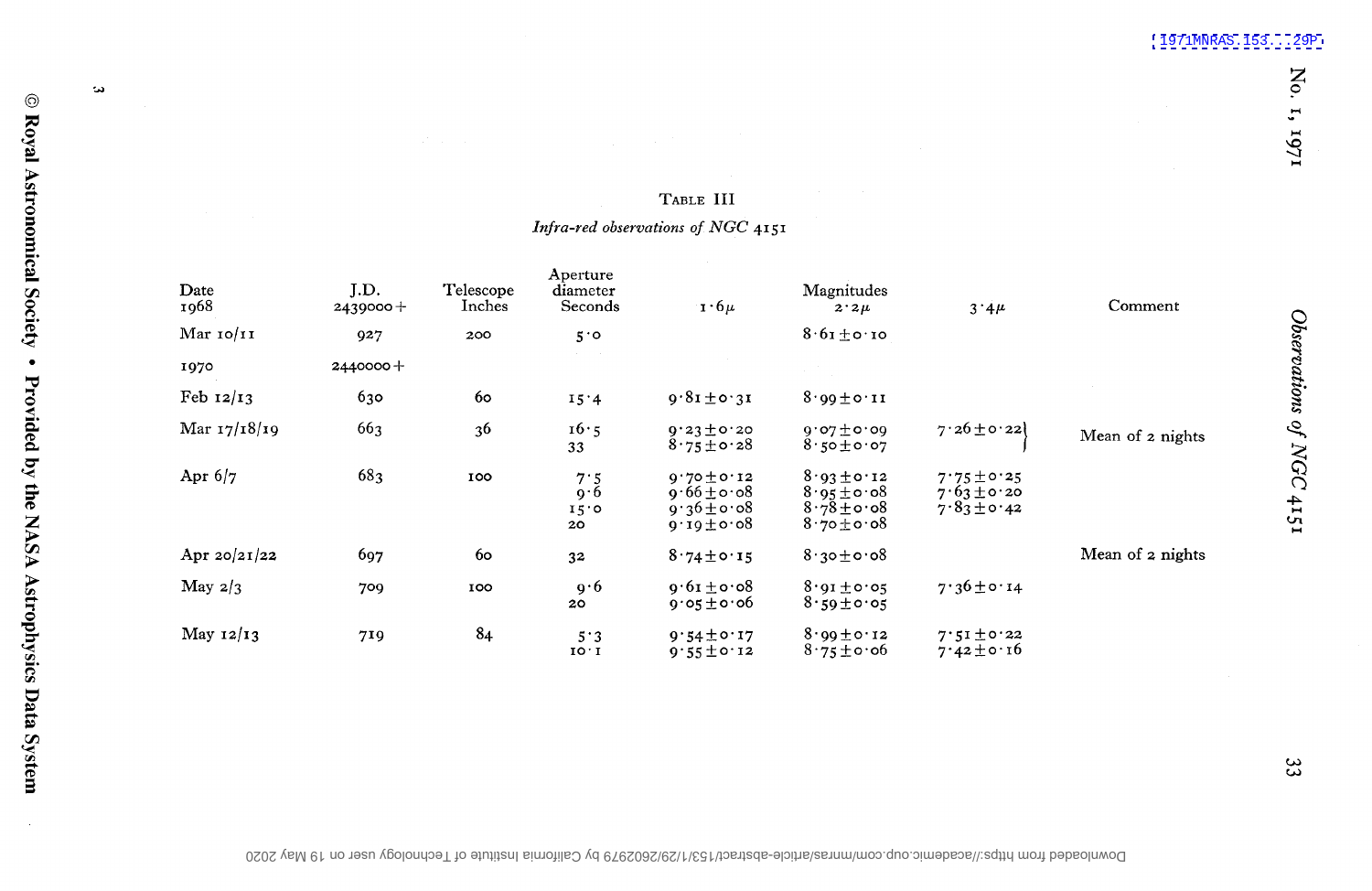# TABLE III (continued) Infra-red abservations of NGC 4151

| Date<br>1968    | J.D.<br>$2439000 +$ | Telescope<br>Inches | Aperture<br>diameter<br>Seconds                              | $1.6\mu$                                                                                    | Magnitudes<br>$2.2\mu$                                                                    | $3.4\mu$                                              | Comment          |
|-----------------|---------------------|---------------------|--------------------------------------------------------------|---------------------------------------------------------------------------------------------|-------------------------------------------------------------------------------------------|-------------------------------------------------------|------------------|
| June $21/22/23$ | 759                 | 60                  | 7.9<br>15.3<br>23                                            | $0.10 \pm 0.18$<br>$9.18 \pm 0.16$<br>$8.72 \pm 0.12$                                       | $8.42 \pm 0.05$<br>$8.38 \pm 0.05$<br>$8.15 \pm 0.09$                                     |                                                       | Mean of 2 nights |
| June $23/24$    | 761                 | 84                  | 10.1                                                         | $9.65 \pm 0.21$                                                                             | $8.86 \pm 0.11$                                                                           | $7.07 \pm 0.15$                                       | See text         |
| July $1/2$      | 769                 | 100                 | 9.6<br>13.6<br>20                                            | $9.22 \pm 0.13$<br>$9.13 \pm 0.08$<br>$8.83 \pm 0.10$                                       | $8.45 \pm 0.08$<br>$8.41 \pm 0.08$<br>$8.19 \pm 0.08$                                     |                                                       |                  |
| July $14/15/16$ | 782                 | 60                  | 7.9<br>10.6<br>15.4<br>3 <sup>2</sup><br>40                  | $9.58 \pm 0.46$<br>$9.96 \pm 0.32$<br>$8.08 \pm 0.21$<br>$8.91 \pm 0.16$<br>$8.78 \pm 0.17$ | $9.00 + 0.12$<br>$8.88 \pm 0.22$<br>$8.62 \pm 0.11$<br>$8.22 \pm 0.09$<br>$8.26 \pm 0.09$ |                                                       | Mean of 2 nights |
| July $26/27$    | 794                 | 200                 | 4.9<br>9.8<br>12.7                                           | $9.06 \pm 0.10$<br>$9.46 \pm 0.06$<br>$9.35 \pm 0.10$                                       | $8.97 \pm 0.10$<br>$8.70 \pm 0.06$<br>$8.64 \pm 0.08$                                     | $7.12 \pm 0.12$<br>$6.78 \pm 0.20$                    |                  |
| July $30/31$    | 798                 | 200                 | $\begin{array}{c} 3 \cdot 3 \\ 6 \cdot 9 \end{array}$<br>9.8 | $10.02 \pm 0.12$<br>$9.60 \pm 0.11$<br>$9.44 \pm 0.11$                                      | $9.03 \pm 0.12$<br>$8.77 \pm 0.11$<br>$8.66 \pm 0.10$                                     | $7.64 \pm 0.15$<br>$7.30 \pm 0.15$<br>$7.25 \pm 0.11$ |                  |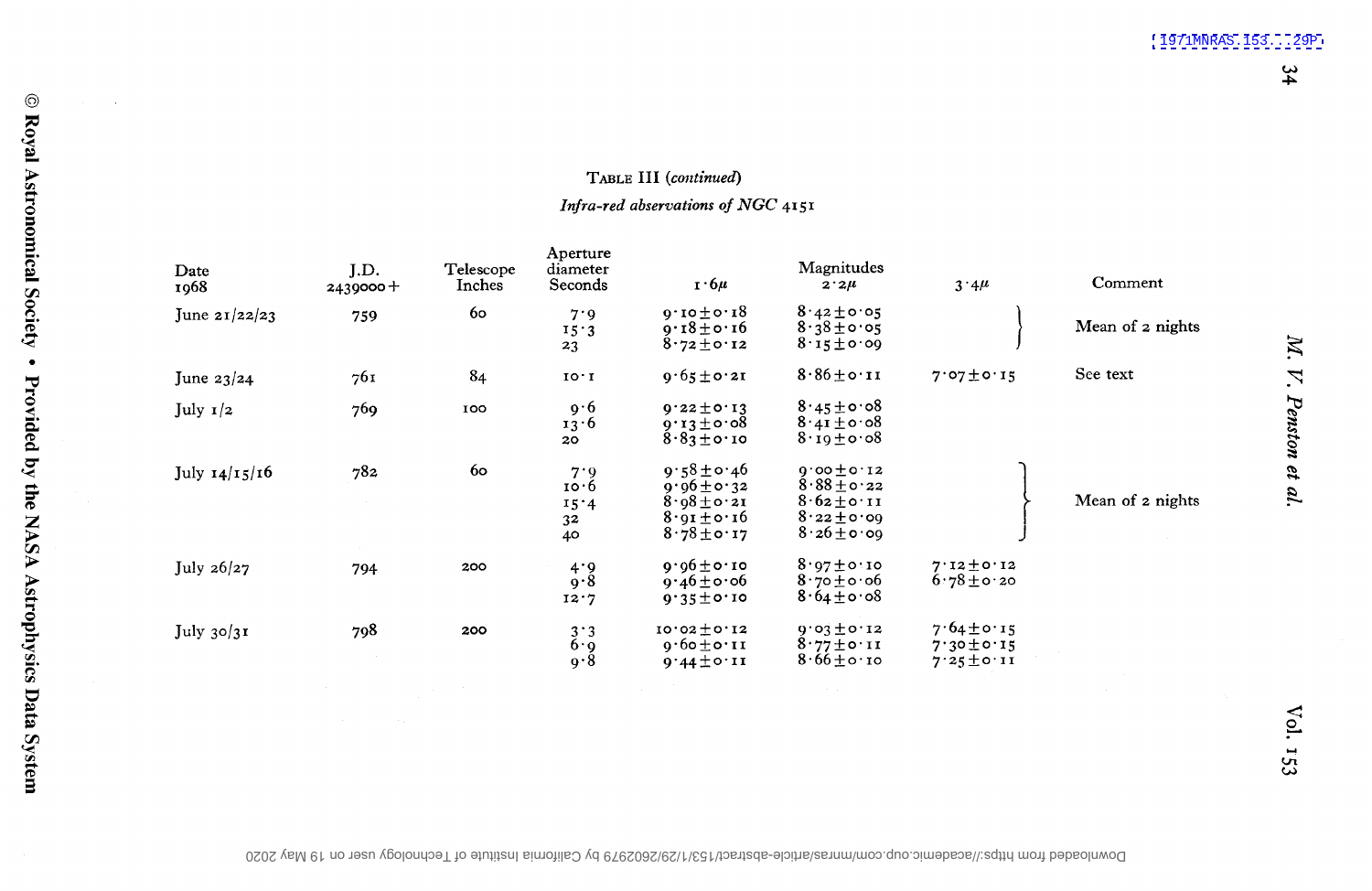1971MNRAS.153...29P

There is a suggestion that the  $\mathbf{r} \cdot \mathbf{6} \mu$  brightness reaches a maximum at the same epoch as the  $2.2\mu$  brightness; it is clear, however, that the optical and infra-red magnitudes do not vary together. While in the optical the maximum was reached in April, the object continued brightening at  $2.2\mu$  until the end of June-an interval of about 70 days. The  $3.4\mu$  data are not good enough to draw an unambiguous light curve.

There is some evidence in the data for the possibility of rapid variations in the infra-red which, if present, would be very important in distinguishing between different mechanism of infra-red emission (Rees *et al.* 1969). A possible example of rapid variation exists in the  $3.4\mu$  observations of July 26/27 and July 30/31. Observations were made with two apertures on both dates which indicate changes in the same sense: this argues against the possibility of centring errors. As pointed out above, combining the data from different apertures makes the change more significant than appears from the size of the error bars in Fig. I. On the other hand there is no change at  $2 \cdot 2\mu$  between the same epochs.

There is also an indication of rapid variations at  $2.2\mu$  between June  $21/22/23$ (the mean of June  $21/22$  and June  $22/23$ ) and June  $23/24$ . However, the later, fainter observation was made with only one aperture and was at a large airmass; therefore the possibility of a centring error cannot be excluded. Thus, variations on a time scale of the order of a week in the infra-red cannot be ruled out and confirming observations are needed.

#### DISCUSSION

In Figs 2 and 3 the observations are plotted at different dates as a function of the diameter of the observing aperture. It is seen that when the object is brighter the slope of the magnitude-aperture relation is flatter in a way that is consistent with a variable point-source in the centre of the object plus an unvarying component of finite dimensions. The curves are steepest in the visual and steeper in the blue than the ultra-violet corresponding to the greater contribution of the central source in the blue colours. Additionally the variation from night-to-night is greater in the bluer colours and in the central region.

An attempt has been made to separate the point-source from the underlying galaxy by making a least-squares fit to a simple model using the data in all colours, at all epochs, and with all apertures. It was assumed that the galaxy itself does not vary, has the colours of M3I (Sandage, Becklin & Neugebauer 1969), and has a radial distribution of light such that the flux within an aperture of diameter  $D$  is proportional to  $D^{\alpha}$ . The exponent  $\alpha$  as well as the magnitudes in each colour of the point-source at each date of observation and the brightness of the galaxy were then determined.

This procedure is detailed in the Appendix; is not the same as that of Pacholczyk & Wisniewski (1967), who did not solve for the brightness of the galaxy which they subtracted in their study of NGC 1068.

The simple model outlined above gives a reasonable statistical fit to the data; the chi-square for 103 degrees of freedom is equal to 175· In Fig. 4 the energy distribution for the galaxy and that found for the point-source in early May are plotted; the energy distribution of the latter has great similarity to that of the quasar  $3C_{273}$ .

The ratio of the optical to  $2.2\mu$  intensities of the point-source found by the fitting procedure varies by a factor of 4 between early April and late June. However,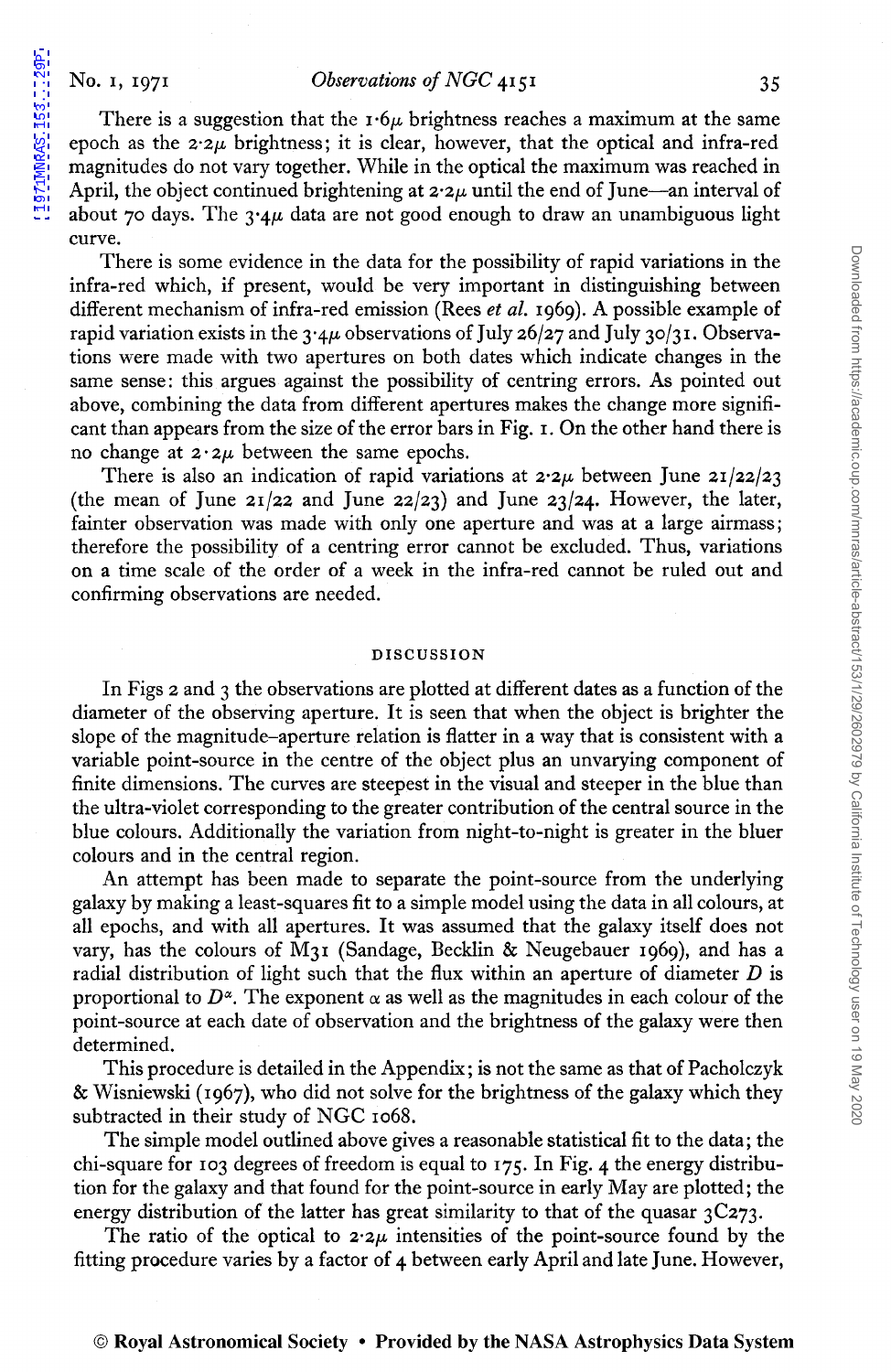

FIG. 2. *UBV magnitudes plotted against diameter of aperture for NGC* 4151. *Closed circles dmote measurements on* 1970 *April 30/May* 1, *closed squares May* 8/9, *open circles July* 1/2 *and open squares July* 5/6.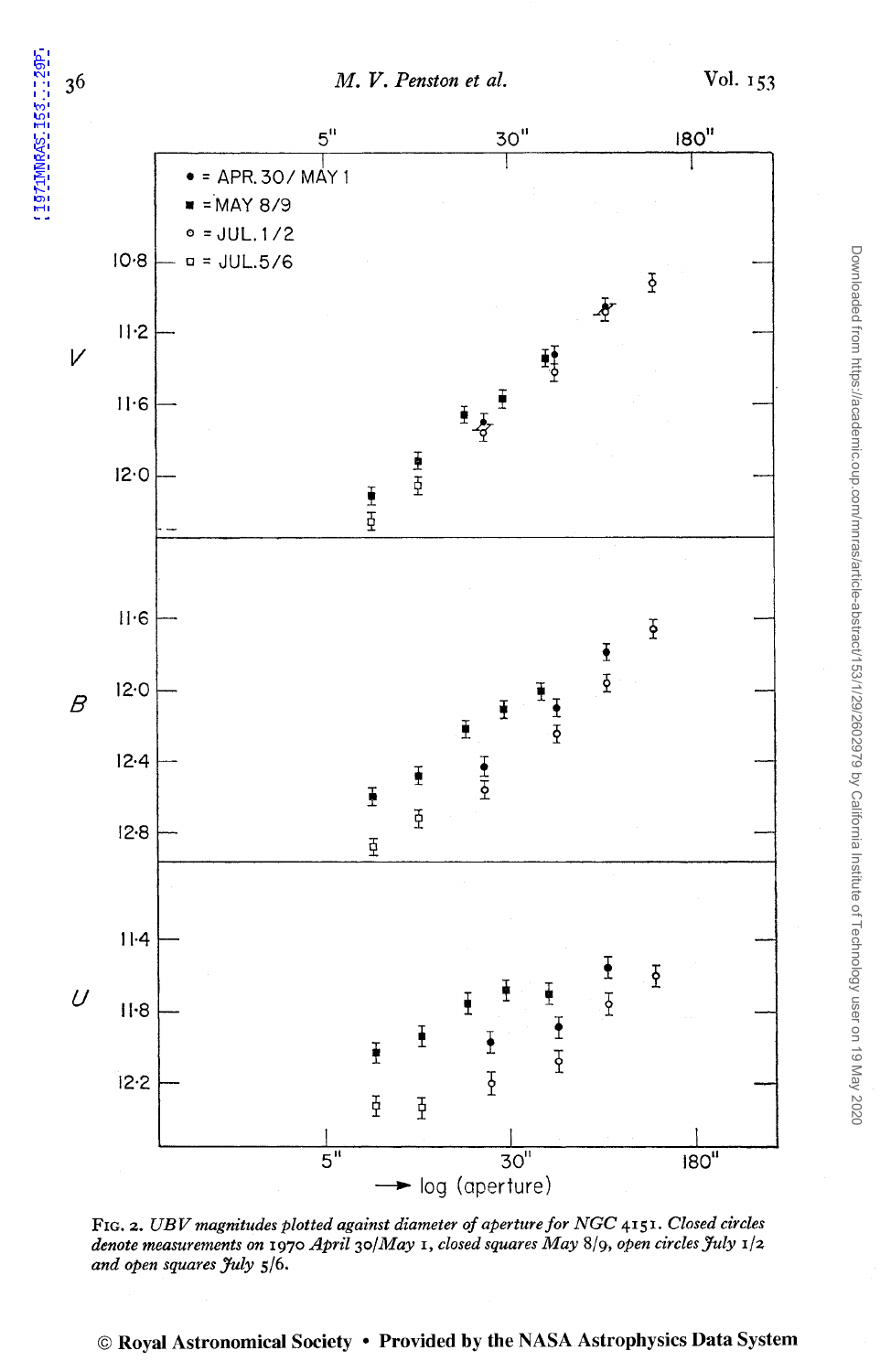1971MNRAS.153...29P



FIG. 3. 1<sup>.6</sup>µ and  $2.2\mu$  magnitudes plotted against diameter of aperture for NGC 4151. The *observations are grouped into four different sets by epoch. The dashed lines, which have approximately the same slope as that of the relationship between V and diameter, are plotted in the same position in each diagram to guide the eye.* 

the purely optical colours *U-B, B-V, V-r* or the infra-red colour  $K(2.2\mu) - L(3.4\mu)$ do not vary significantly. This independent variation suggests to us that the sources of optical and infra-red emission are also independent.

The observed time lag between the maxima in the infra-red and the optical can possibly be attributed to the light travel time from a central source to a dust shell surrounding that source. For a shell which has its peak emission near  $3.4\mu$  this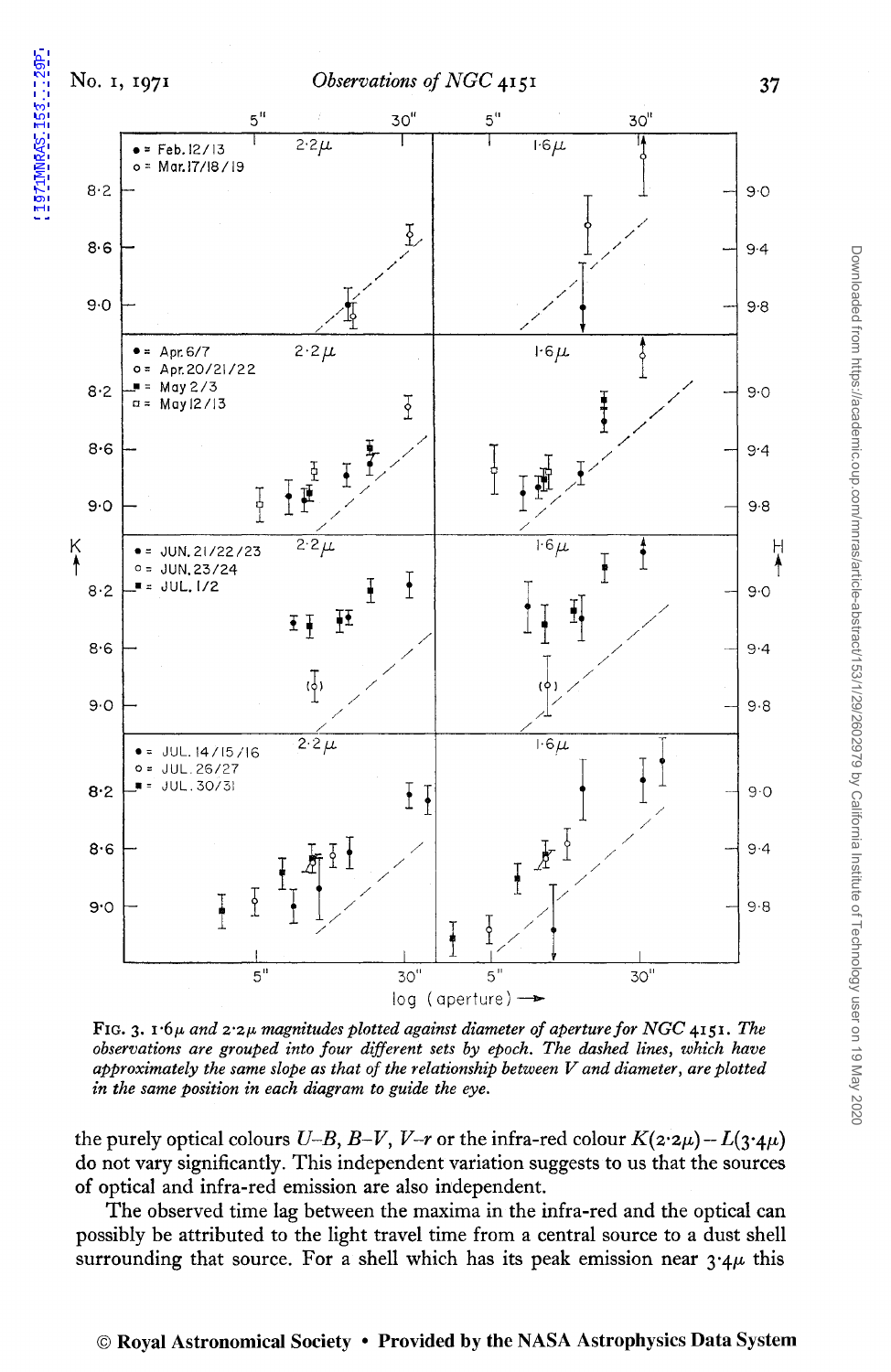

FIG. 4. The energy distribution deduced from our model for the point source at the nucleus of *NGC* 4151 *from the optical observations of* 1970 *April29/30, April 30/May land May* 8/9 *and the infra-red observations of* 1970 *May* 2/3 *is plotted together with that deduced from the background galaxy within a* lo" *diameter aperture. For comparison the energy distribution of the quasar* 3C273 *from the UBVR observations of Johnson* (1964) *and infra-red magnitudes measured by one of* (G. *N.) on* 1970 *July* 30/31 *is also plotted.* 

delay time must be at least a month since dust closer than about  $3 \times 10^{17}$  cm to a source emitting  $I_0^{43}$  erg s<sup>-1</sup> would have a temperature  $T > \sim 600$  K and would evaporate. However, Rees *et al.* ( 1969) have pointed out that if the infra-red emission is due to dust one cannot expect variations at a wavelength of  $\lambda$  microns much more rapidly than  $\tau$ , where

$$
\tau = \left(\frac{\lambda}{2 \cdot 2}\right)^{5/2} L_{44}^{1/2} \text{ months}
$$

and  $L_{44}$  is the infra-red luminosity in units of  $10^{44}$  erg s<sup>-1</sup>. Adopting  $L_{44} \sim o \cdot i$  for NGC 4151 we see a dust model forbids variations faster than about a month at  $3.4\mu$ . Thus if the rapid variations with a time scale of about a week are confirmed this model of radiation by dust would be excluded. Of course it is by no means certain that the optical and infra-red light curves bear any causal relationship to each other at all. We note that in sources which are variable at radio wavelengths and where the emission mechanism is presumably due to synchrotron radiation the variations occur first at short wavelengths and move with time towards longer wavelengths. Thus dust may not be the only way this effect may be explained.

More observations of the type we have made are plainly needed to establish the reality of the rapid variations and to see if the delay in the infra-red light curve is repeated in another event.

38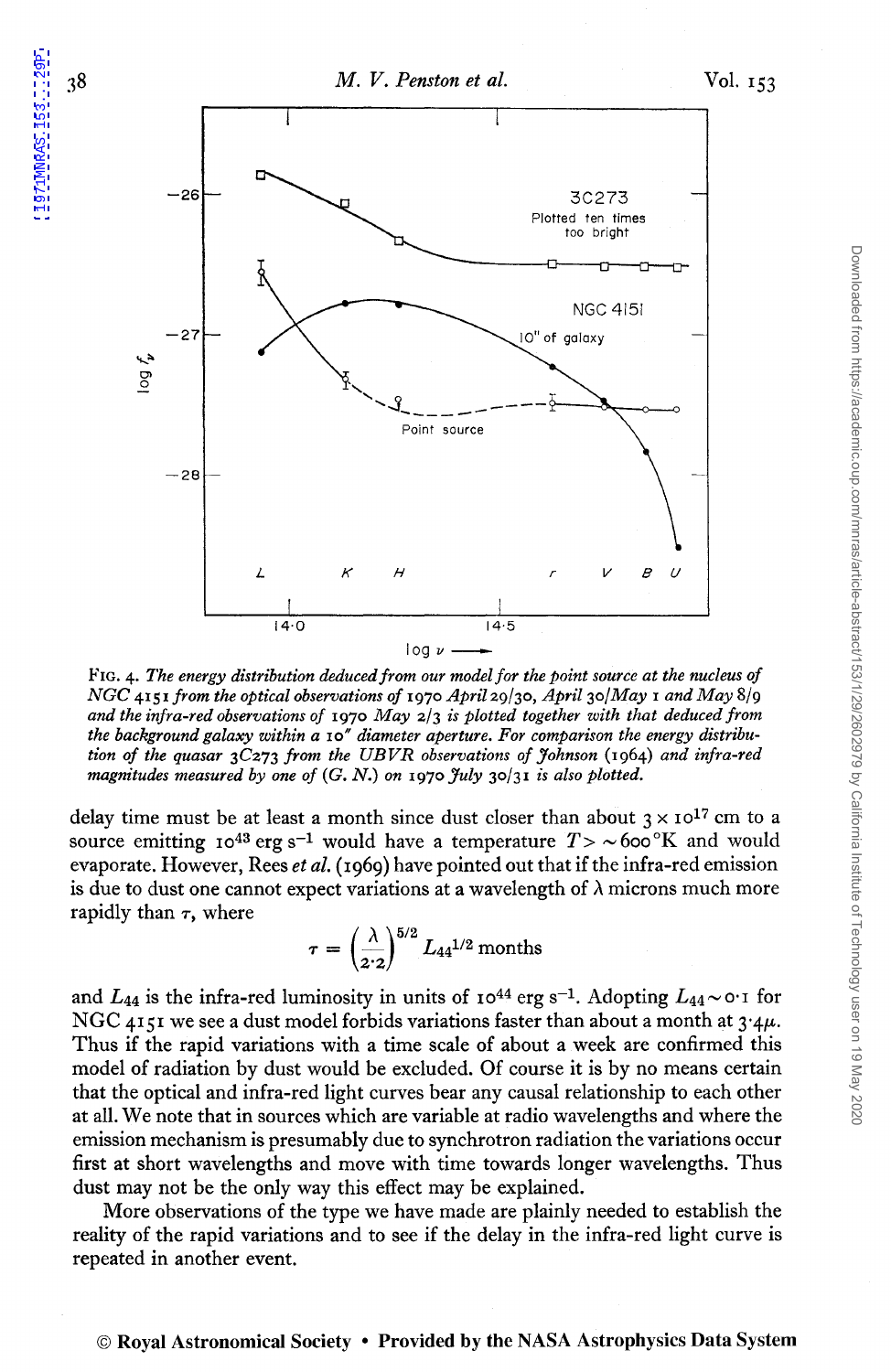1971MNRAS.153...29P

#### ACKNOWLEDGMENTS

We are grateful to our night assistants Gene Hancock, Eugene Marosan, Pete Mastrosimone, Gary Tuton, and Tom Zinter and our colleagues John Danziger, Gordon Garmire, Frank Porter and Henry Tye for help in obtaining the infra-red observations. Mrs Rosemary Selmes measured most of the photographic material described here.

We are also grateful to Dr T. D. Kinman for supplying us with a photoelectric sequence for NGC 4151 in advance of publication.

One of us (M. V. P.) acknowledges the support of a Carnegie Fellowship, another of us (M. J.P.) wishes to thank the Carnegie Institution of Washington for providing hospitality and the status of Guest Investigator during the period of this work. Two of us (E. E. B. and N. V.) were Visiting Astronomers at the Kitt Peak National Observatory, which is operated by the Association of Universities for Research in Astronomy Inc., under contract with the National Science Foundation. This work was also supported in part by NASA Grant NGL 05-002-007. We are all grateful to the observatories at which we have worked for a generous allocation of observing time.

M. V. Penston:

*Hale Observatories, Carnegie Institution of Washington, California Institute of Technology, Pasadena, California* 

G. Neugebauer:

*Hale Observatories, California Institute of Technology, Carnegie Institution of Washington, Pasadena, California* 

M. J. Penston and K. P. Tritton: *Royal Greenwich Observatory, Hai/sham, Sussex* 

E. E. Becklin: *Smithsonian Institution Astrophysical Observatory, Cambridge, Massachusetts*  N. Visvanathan: *Harvard College Observatory, Cambridge, Massachusetts* 

Present addresses: M. J. Penston: *Hale Observatories, Carnegie Institution of Washington, California Institute of Technolog\_v, Pasadena, California*  K. P. Tritton:

*Radcliffe Observatory, Pretoria, South Africa*  E. E. Becklin: *California Institute of Technology, Pasadena, California* 

#### REFERENCES

Barnes, T. G., 1968. Astrophys. Lett., 1, 171.

Becklin, E. E., 1968. Ph.D. Thesis, California Institute of Technology.

Becklin, E. E. & Neugebauer, G., 1968. *Astrophys.* J., 151, 145·

Cannon, R. D., Penston, M. V. & Brett, R. A. l97I. *Mon. Not. R. astr. Soc.,* 152, 79.

Fitch, W. S., Pacholczyk, A. G. & Weymann, R. J., 1967. *Astrophys.* J., 150, L67.

Johnson, H. L., Mitchell, R. I., Iriate, B. & Wisniewski, W. Z., 1966. *Comm. Lun. Pl. Lab.*  No. 63.

Johnson, H. L., 1964. *Astrophys.* J., 139, 1022.

Kleinmann, D. E. & Low, F. J., 1970. *Astrophys.* J., 159, L165.

Low, F. J. & Kleinmann, D. E., 1968. *Astr. J.,* 73, 868.

Pacholczyk, A. G. & Wisniewski, W. Z., 1967. Astrophys. J., 147, 394.